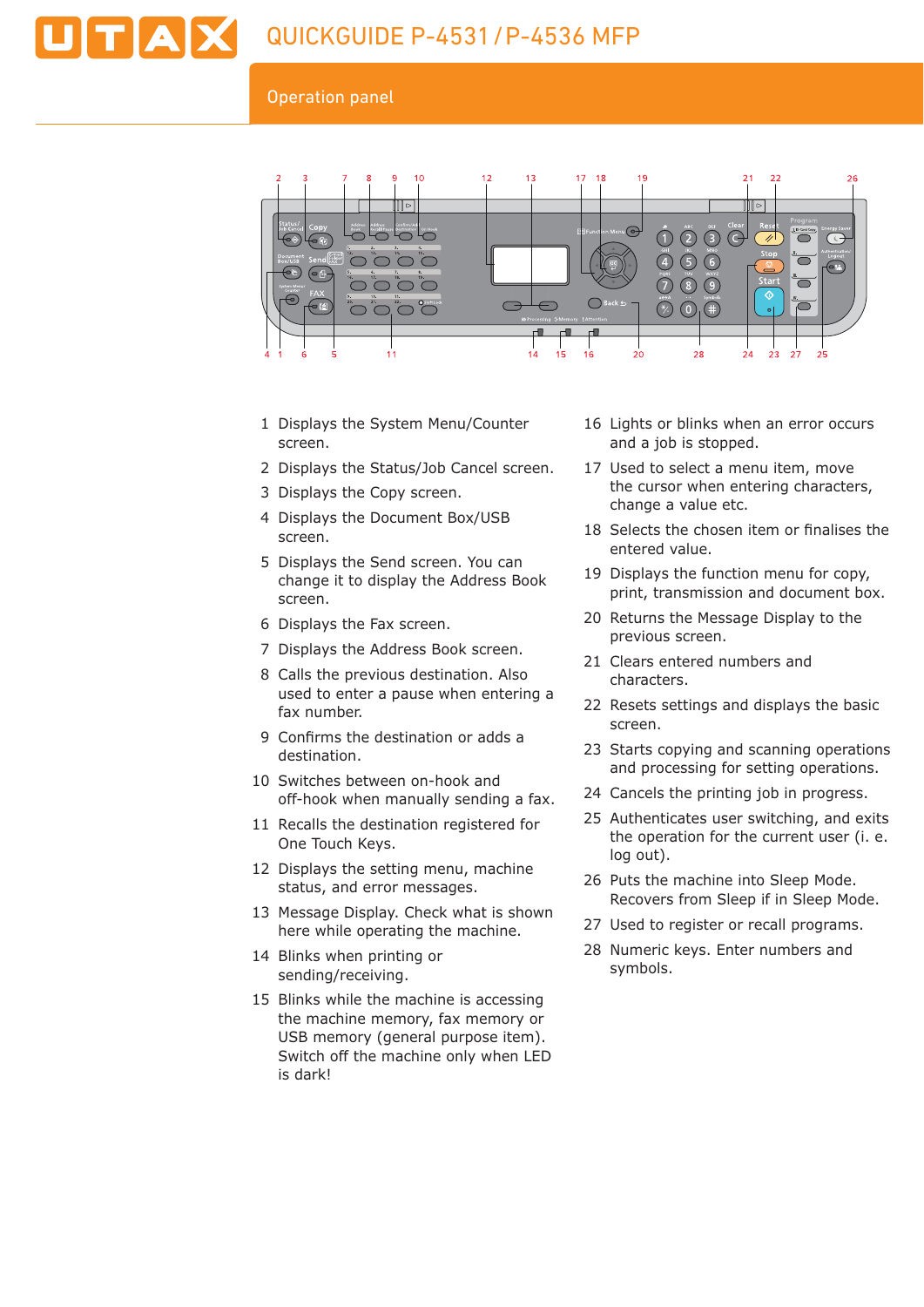## Copy operation

## Paper source selection

> Press COPY.



❶ Press PAPER using the select keys below the message display.

❷ Press ARROW UP/DOWN to select cassette or multi-purpose tray.

Confirm with OK.



## Quiet Mode

> Select the setting to reduce the noise for scanning and printing.

#### **O** Press QUIET using the select keys below the message display.

- **O** Confirm with OK.
- **O** Press START to start copying.



## Convenient copy functions

- > Change the following settings if needed: DUPLEX COLLATE, COMBINE, ORIGINAL SIZE/-ORIENTATION and DENSITY.
- > Press FUNCTION MENU.

❶ Use ARROW UP/DOWN to choose the desired function.

<sup>O</sup> Confirm with OK.

settings. onfirm all setti ngs wi h ok.

copying.

## Registering settings to program key

❶ Change the current settings as desired.

❷ Press one program key for 3 seconds.

❸ The destination registered to the program keys is recalled and automatically entered on the screen.



| Registered.             |  |  |
|-------------------------|--|--|
| $\rightarrow$ Program 2 |  |  |
|                         |  |  |

U Density<br>[ Exit]

**07** Orig Orientation!<br>10 Original Image 1<br>10 Density

UU Original Size L<br>[ Exit] ا Exit)<br><mark>3 Orig Orientation</mark>

[ Exit]

Duplex<br>[ Exit] **Duplex** e | Exit<br>| <mark>04 Zoom</mark> 04 Zoom L<br><mark>03</mark> Combine L 5 Combine I<br><u>•</u> Original Size I

Function Menu:  $\hat{\Phi}$ 

ם Paper|Selection|<br>⊒ Collate

Paper Selection <sup>T</sup>

02 Collate  $\Box$  Duplex  $\Box$ 

02 Collate



Depending on the model in use not all functions are available.

For more details refer to the Operation Guide on the co-packed DVD.

| Х, | <b>O</b> Change the desired   |
|----|-------------------------------|
| L  | Confirm all settings wit      |
|    | <b>4</b> Press START to start |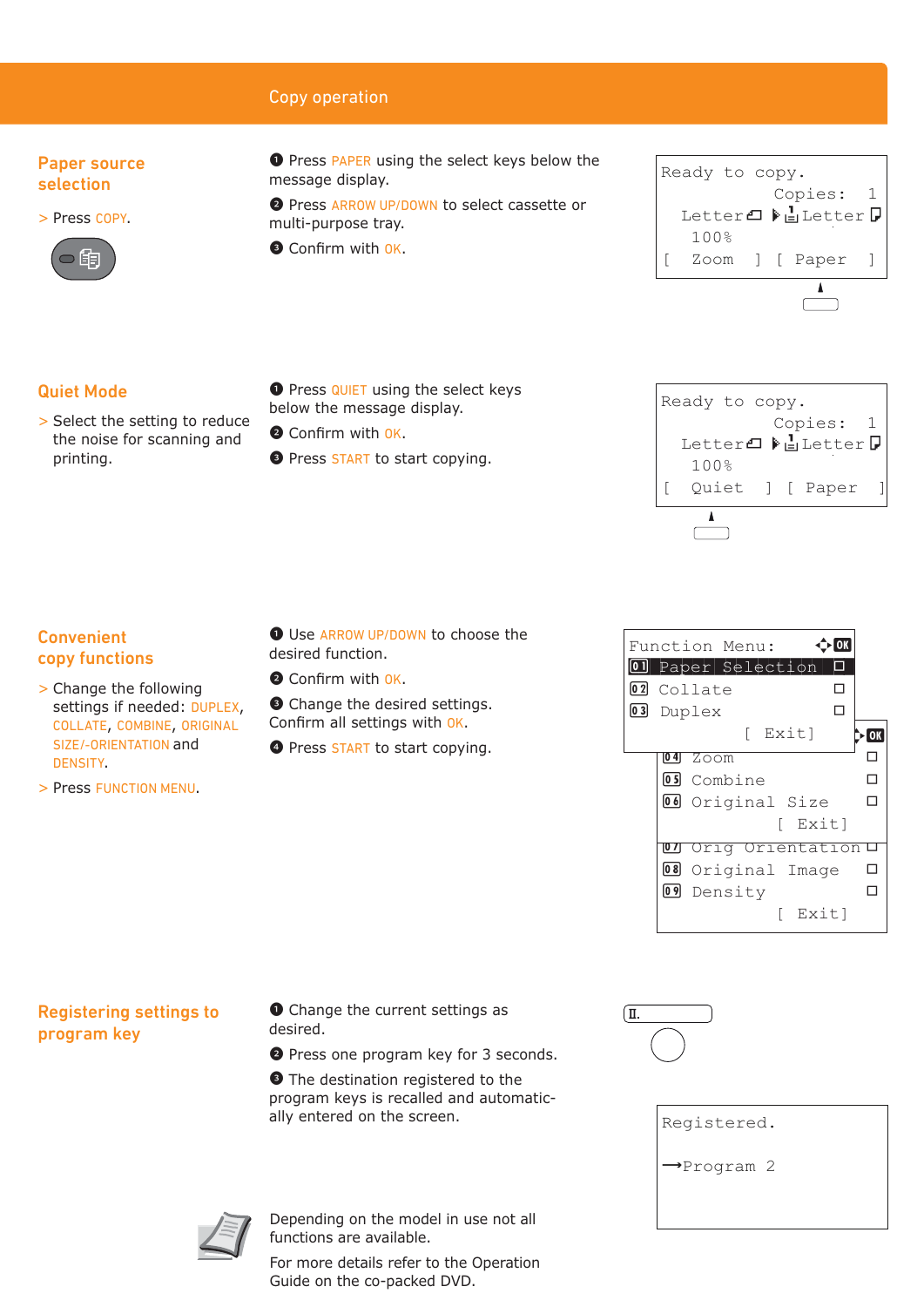# TAX QUICKGUIDE P-4531/P-4536 MFP

# Send operation

## Sending E-mail

- > To wake up the device press the button ENERGY SAVER.
- > Place the originals on the platen or in the document processor.
- > Press SEND.



- ❶ Use ARROW UP/DOWN to select [E-mail].
- <sup>O</sup> Confirm with OK.

❸ Enter the destination e-mail address. Use ABC TEXT to select the type of characters. Use LEFT/RIGHT ARROW to move the cursor.

O Confirm with OK.

❺ If there are additional destinations, press ADD DESTINATION.

**O** Press CONFIRM DESTINATION to confirm the registered destinations.

**O** Press **START**. Transmission starts.

Send to:<br>**01 ¤E-mail (SMB)**<br>**02 টি**Folder(SMB) Send to:  $\hat{\varphi}$ end to:<br>D ØE-mail<br>2 GeFolder(SMB)<br>3 GeFolder(FTP) Send to:<br>00 **¤**E-mail a bronder (SnD)<br> **B** bronder (FTP)<br>
Address Entry: \* ABC [ Text ]  $\overline{\mathbf{I}}$ Ready to send. Dest.: 1  $\Box$ :sally@############... 1-sided 300x300dpi [ Duplex ] [ScanRes.]

 $\mathcal{N}^*$  . The set of the set of the set of the set of the set of the set of the set of the set of the set of the set of the set of the set of the set of the set of the set of the set of the set of the set of the set of

## **Check** transmission result

> Press STATUS/JOB CANCEL.



❶ To check received documents use ARROW UP/DOWN and select PRINT JOB STATUS.

To check send documents use ARROW UP/ DOWN and select SEND JOB STATUS.

**O** Confirm with OK.

**<sup>O</sup>** Use ARROW UP/DOWN to select the desired job.

**O** The result is displayed. Press DETAIL to view all related items.

# Cancelling fax job

> If the documents are still fed, press STOP.



## ❶ Press STATUS/JOB CANCEL.

❷ Use ARROW UP/DOWN to select SEND JOB STATUS.

Confirm with OK.

**O** Use ARROW UP/DOWN to select the job to be cancelled.

**O** Press CANCEL using the select keys below the message display.

**O** Confirm with YES using the select keys below the message display. Com munication is cancelled. A confirmation slip might be printed.